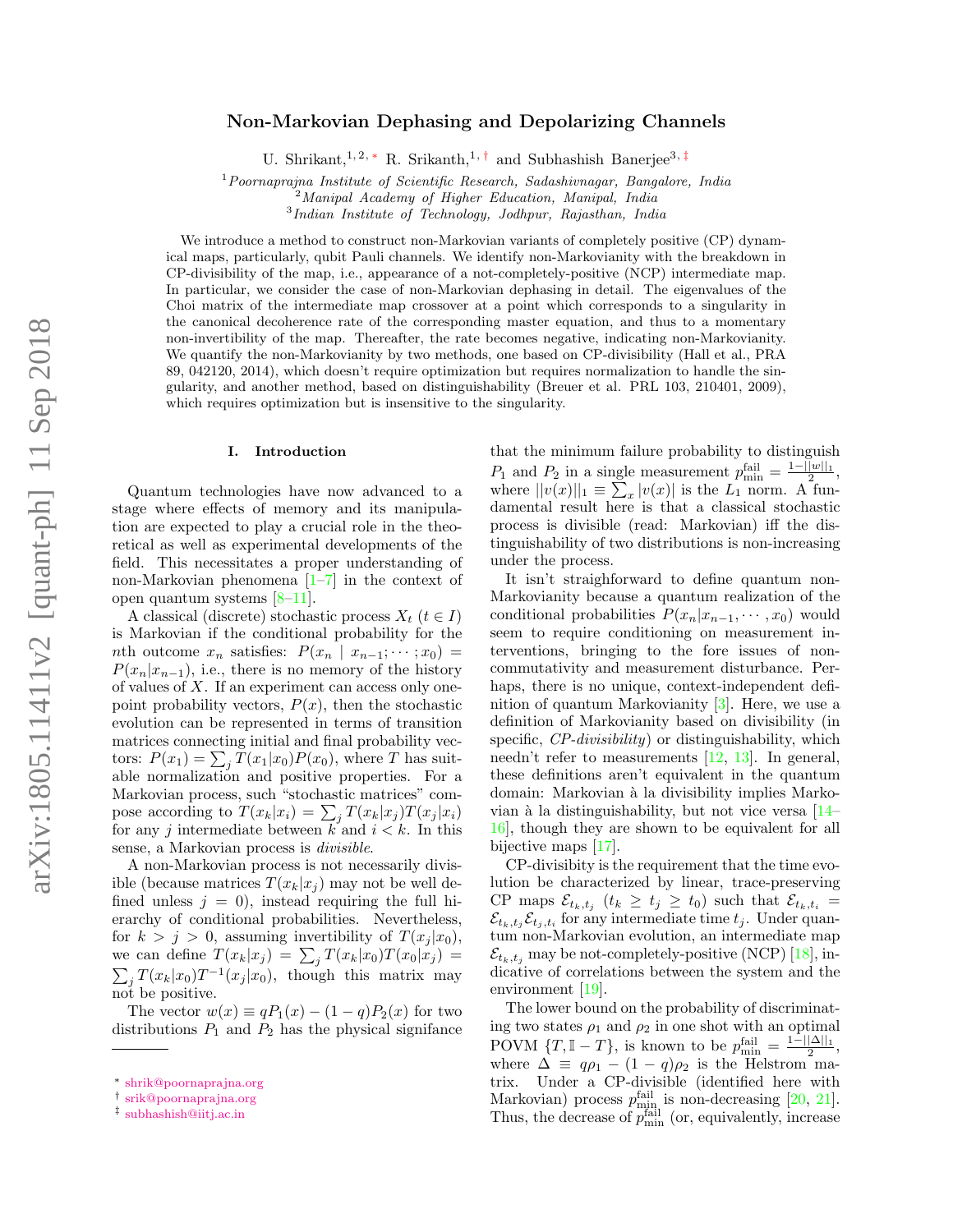in distinguishability) for sometime indicates non-Markovianity, suggestive of an underlying memory in the process about system's initial state or information backflow from the environment. The differential CP-divisible map is characterized by a timelocal generalization of the Lindblad equation [22, 23] with positive decoherence rate [16].

Here, we shall consider the problem of constructing non-Markovian versions of familiar Markovian maps, in specific, qubit Pauli channels. An example is the dephasing channel, wherein a state  $\rho$  evolves according to the evolution:

$$
\rho \longrightarrow (1 - \kappa)I\rho I + \kappa Z\rho Z. \tag{1}
$$

Here,  $\kappa$ , the "channel mixing parameter", increases monotonically from 0 (noiseless case) to  $\frac{1}{2}$  (maximal dephasing). The operator-sum representation of map Eq. (1),  $\rho \to \sum_{j=I,Z} K_j \rho K_j^{\dagger}$ , corresponds to the Kraus operators:

$$
K_I \equiv \sqrt{1 - \kappa} I; \qquad K_Z \equiv \sqrt{\kappa} Z. \tag{2}
$$

Our work is motivated to extend this to the most general dephasing channel described by the form:

$$
K_I(p) = \sqrt{[1 + \Lambda_I(p)](1 - p)}I;
$$
  
\n
$$
K_Z(p) = \sqrt{[1 + \Lambda_Z(p)]p} Z,
$$
\n(3)

and to study the conditions on  $\Lambda_i$  under which the channel is non-Markovian. This has its roots in the open system dynamics modeling random telegraph noise [24]. Here,  $\Lambda_j(p)$  ( $j = I, Z$ ) are real functions and  $p$  is a time-like parameter running monotonically from 0 to  $\frac{1}{2}$ . By "time-like" is meant that p increases monotonically with time (according to a functional dependence whose details are not important here.) We recover Eq. (2) by setting  $\Lambda_I = \Lambda_Z = 0$ , with p effectively becoming κ.

This work is arranged as follows. In Section II, the general dephasing channel in the form Eq. (3) is derived, and some salient features are noted, among them a singularity that occurs in the intermediate map at the crossover between its two eigenvalues. In Section III, the non-Markovianity is quantified using negative canonical decoherence rate, which essentially measures how far the instantaneous intermediate map deviates from CPness. A singularity is encountered at the crossover point, which is dealt with using a normalization procedure. In Section IV we point out that the singularity represents a momentary failure of invertibility of the map, but is nevertheless harmless. In Section V, we obtain the trace-distance-based distinguishability measure of non-Markovianity. This measure doesn't require normalization, and is shown to be qualitatively in agreement with the negative decoherence based measure. After a brief discussion of extending this method to non-Markovian depolarizing in Section VI, we conclude in Section VII, with a discussion of some general features of the non-Markovian dephasing channel introduced here.

## II. Non-Markovian dephasing

The completeness condition imposed on Eq. (1) requires that:

$$
(1 - p)\Lambda_I(p) + p\Lambda_Z(p) = 0; \qquad 0 \le p \le \frac{1}{2}, \quad (4)
$$

implying  $\Lambda_I(p) = -\alpha p$  and  $\Lambda_Z(p) = \alpha(1-p)$ , where  $\alpha$  is real number. Then, from Eq. (3), we have:

$$
K_I(t) = \sqrt{[1 - \alpha p](1 - p)} I \equiv \sqrt{(1 - \kappa)} I
$$
  
\n
$$
K_Z(t) = \sqrt{[1 + \alpha(1 - p)]p} Z \equiv \sqrt{\kappa} Z,
$$
\n(5)

which reduces to conventional dephasing Eq. (1) for  $\alpha \to 0$ . Here we choose  $0 \leq \alpha \leq 1$ , ensuring that the modified dephasing is CP.

Given a quantum map evolving a system from time 0 to time  $t$  through  $s$ , defined by the composition  $\mathcal{E}(t, 0) = \mathcal{E}(t, s)\mathcal{E}(s, 0)$ , we can define the intermediate map:

$$
\mathcal{E}(t,s) \equiv \mathcal{E}(t,0)\mathcal{E}(s,0)^{-1},\tag{6}
$$

provided  $\mathcal{E}(s, 0)$  is invertible. This may be computed directly using matrix inversion  $[25, 26]$  of the dynamical map [27].

Here we derive it by "vectorizing" the density operator and representing the superoperator  $\mathcal E$  as a corresponding matrix operation, using the identity  $\widehat{ABC} = (C^T \otimes A)\widehat{B}$  [19]. The intermediate map is derived by matrix inversion, and applied to the vectorized version of  $(|00\rangle + |11\rangle)$ . "Devectorizing" this gives the Choi matrix of the intermediate map.

$$
\chi = (\mathcal{E}(t, s) \otimes I)(|00\rangle + |11\rangle). \tag{7}
$$

By Choi-Jamiolkowski isomorphism, matrix  $\chi$  is positive iff  $\mathcal{E}(t,s)$  is CP [28]. If  $\mathcal{E}(t,s)$  is NCP, then the map  $\mathcal{E}(t, 0)$  is non-Markovian.

Consider an intermediate interval bounded between  $p^*$  and  $p_*$ , with  $0 < p_* < p^* \leq \frac{1}{2}$ . The Choi matrix for intermediate map,  $\mathcal{E}(\alpha, p^*, p_*)$ , is found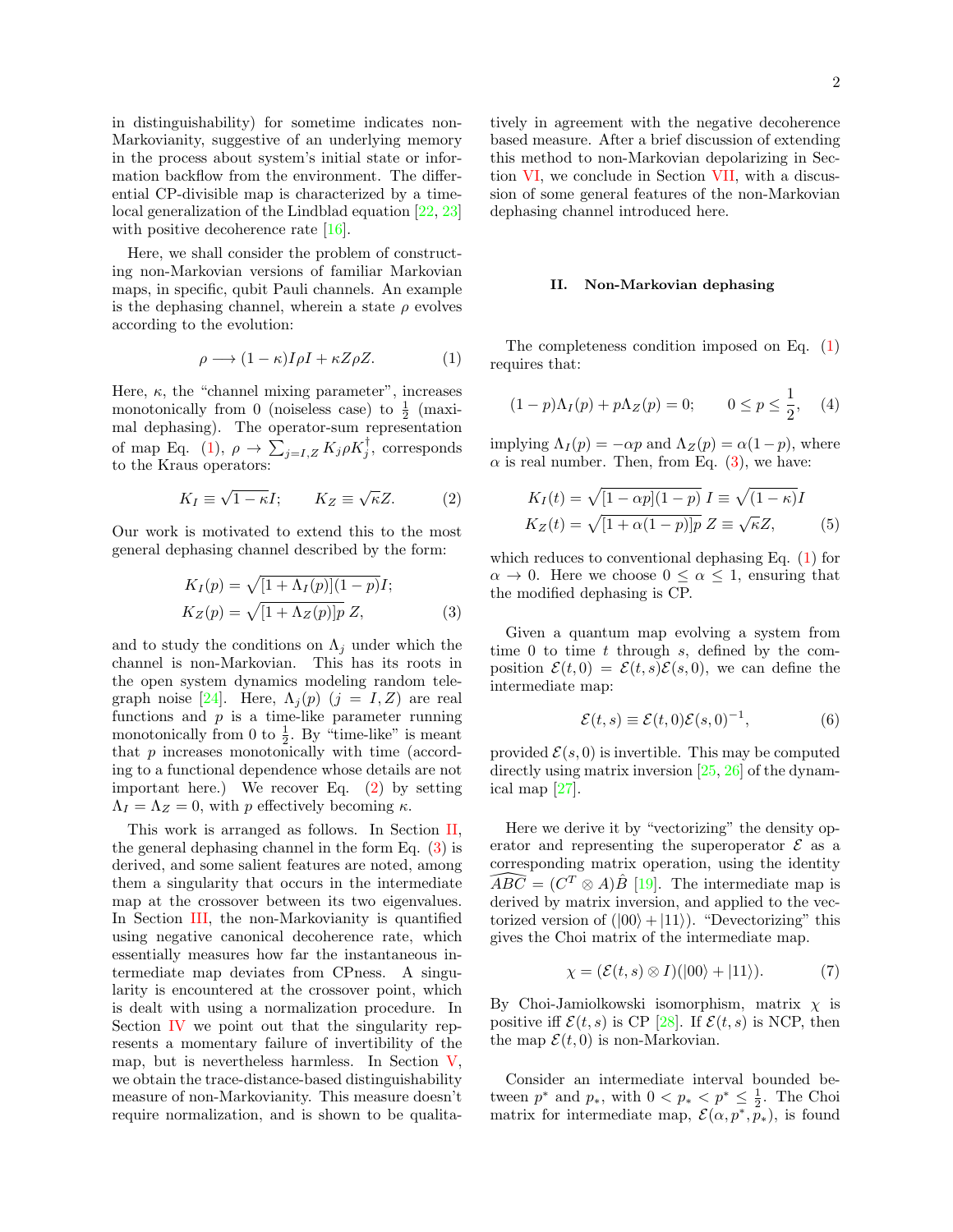to be

$$
M_{\rm Choi} \equiv \left(\begin{array}{cccc} 1 & 0 & 0 & \frac{(p^*-\alpha_-)(p^*-\alpha_+)}{(p_*-\alpha_-)(p_*-\alpha_+)} \\ 0 & 0 & 0 & 0 \\ 0 & 0 & 0 & 0 \\ \frac{(p^*-\alpha_-)(p^*-\alpha_+)}{(p_*-\alpha_-)(p_*-\alpha_+)} & 0 & 0 & 1 \end{array}\right), \eqno(8)
$$

where

$$
\alpha_{\pm} = \frac{\pm\sqrt{\alpha^2 + 1} + \alpha + 1}{2\alpha}.\tag{9}
$$

The non-vanishing eigenvalues  $\lambda_I$  and  $\lambda_Z$  of  $M_{\text{Choi}}$ in Eq.  $(8)$  are

$$
\lambda_I(\alpha, p^*, p_*) = 1 + \frac{(\alpha - p^*) (\alpha_+ - p^*)}{(\alpha_- - p_*) (\alpha_+ - p_*)};
$$
  

$$
\lambda_Z(\alpha, p^*, p_*) = 1 - \frac{(\alpha_+ - p^*) (\alpha_+ - p^*)}{(\alpha_- - p_*) (\alpha_+ - p_*)}.
$$
 (10)

This leads, according to the Choi prescription [29, 30], to the Kraus operators for the intermediate map:

$$
K_I^{\text{int}}(\alpha, p^*, p_*) = \sqrt{\epsilon_I \lambda_I(\alpha, p^*, p_*)} I,
$$
  
\n
$$
K_Z^{\text{int}}(\alpha, p^*, p_*) = \sqrt{\epsilon_Z \lambda_Z(\alpha, p^*, p_*)} Z,
$$
\n(11)

where  $\epsilon_I$  (resp.,  $\epsilon_Z$ ) is +1 if  $\lambda_I$  (resp.,  $\lambda_Z$ ) is positive and −1 otherwise. The corresponding operator sumdifference representation [31] of intermedite evolution is given by  $\rho \longrightarrow \sum_{j=I,Z} \epsilon_j K_j^{\text{int}} \rho K_j^{\text{int} \dagger}$ . and the completeness relation is  $\sum_j \epsilon_j K_j^{\text{int} \dagger} K_j^{\text{int}} = \mathbb{I}$ . Note that the intermediate map Kraus operators also preserve the dephasing form Eq. (5).

From Eq.  $(10)$ , one observes the following behavior: if  $p_* < \alpha_-$  and  $p^*$  is varied from  $p_*$  to  $\frac{1}{2}$ , then the two eigenvalues crossover at  $\alpha_{-}$  (see Figure 1). The crossover point is also the place where  $\kappa = \frac{1}{2}$ in Eq. (5), i.e., the noise is maximally dephasing. If  $p_* > \alpha_-$  and  $p^*$  is varied from  $p_*$  to  $\frac{1}{2}$ , then  $\lambda_Z$  is negative in the entire range  $p^* \in (p_*, \frac{1}{2}]$  (see Figure 2) and thus demonstrates non-Markovianity. Letting  $p^* - p_* \to 0$ , so that  $\lambda_Z \to 0^-$ , we see that the instantaneous intermediate map is NCP here. This implies that  $||M_{\text{Choi}}||_1 > 1$ , and therefore the deviation of this norm from 1, integrated over the time of evolution, would provide a quantification of non-Markovianity, which in fact is the Rivas-Huelga-Plenio (RHP) measure [19]. But an NCP intermediate map corresponds to negative decoherence, which suggests a conceptually equivalent, but quantitatively different and perhaps computationally simpler method to quantify non-Markovianity, based on the integral of the decoherence rate in the master equation for the negative rate period(s). This



FIG. 1. (Color online) Eigenvalue  $\lambda_I$  (dashed, red line) and  $\lambda_Z$  (bold, blue line) for the intermediate map Choi matrix of the non-Markovian dephasing channel characterized by Eq.  $(5)$ . The intermediate *p*-range lies between  $p:=p_*$  and  $p:=p^*$ , where  $p_* < \alpha_-$ , and  $p^*$  is varied over the interval  $[p_*, \frac{1}{2}]$ . At  $p^* := p_*, \lambda_I = 2$  and  $\lambda_Z = 0$ . At  $p^* = \alpha_-,$  the eigenvalues crossover, i.e.,  $\lambda_I = \lambda_Z = 1$ , and furthermore the channel becomes maximally dephasing, i.e.,  $\kappa = \frac{1}{2}$  in Eq. (5). Here,  $\alpha := 0.3$  and  $p_* := \alpha_- - 0.2 \approx 0.2\overline{3}$ .



FIG. 2. (Color online) Eigenvalue  $\lambda_I$  (dashed, red line) and  $\lambda_Z$  (bold, blue line) for the intermediate map Choi matrix of the non-Markovian dephasing channel characterized by Eq.  $(5)$ . The intermediate *p*-range lies between  $p:=p_*$  and  $p:=p^*$ , where  $\frac{1}{2} > p_* > \alpha_-$ , and  $p^*$  is varied over the interval  $[p_*, \frac{1}{2}]$ . For  $p^* > p_*$ , one finds  $\lambda_Z$  < 0. Thus, the whole range  $p^* \in (p_*, \frac{1}{2}]$  corresponds to an NCP map, demonstrating the non-Markovianity of the channel characterized by Eq. (5). Here  $\alpha := 0.3$  and  $p_* := \alpha_- + 0.03 \approx 0.46.$ 

yields the Hall-Cresser-Li-Andersson (HCLA) measure, used here later below.

The point  $p_* = \alpha_-$  represents a singularity, since both eigenvalues diverge for any  $p^* \in (p_*, \frac{1}{2}]$ . We discuss this matter later below. The other potential singularity  $p_* = \alpha_+$  is not relevant, as the dephasing parameter  $p$  is assumed to be restricted to the range  $[0, \frac{1}{2}],$  whereas  $\alpha_+ \in [1, \infty].$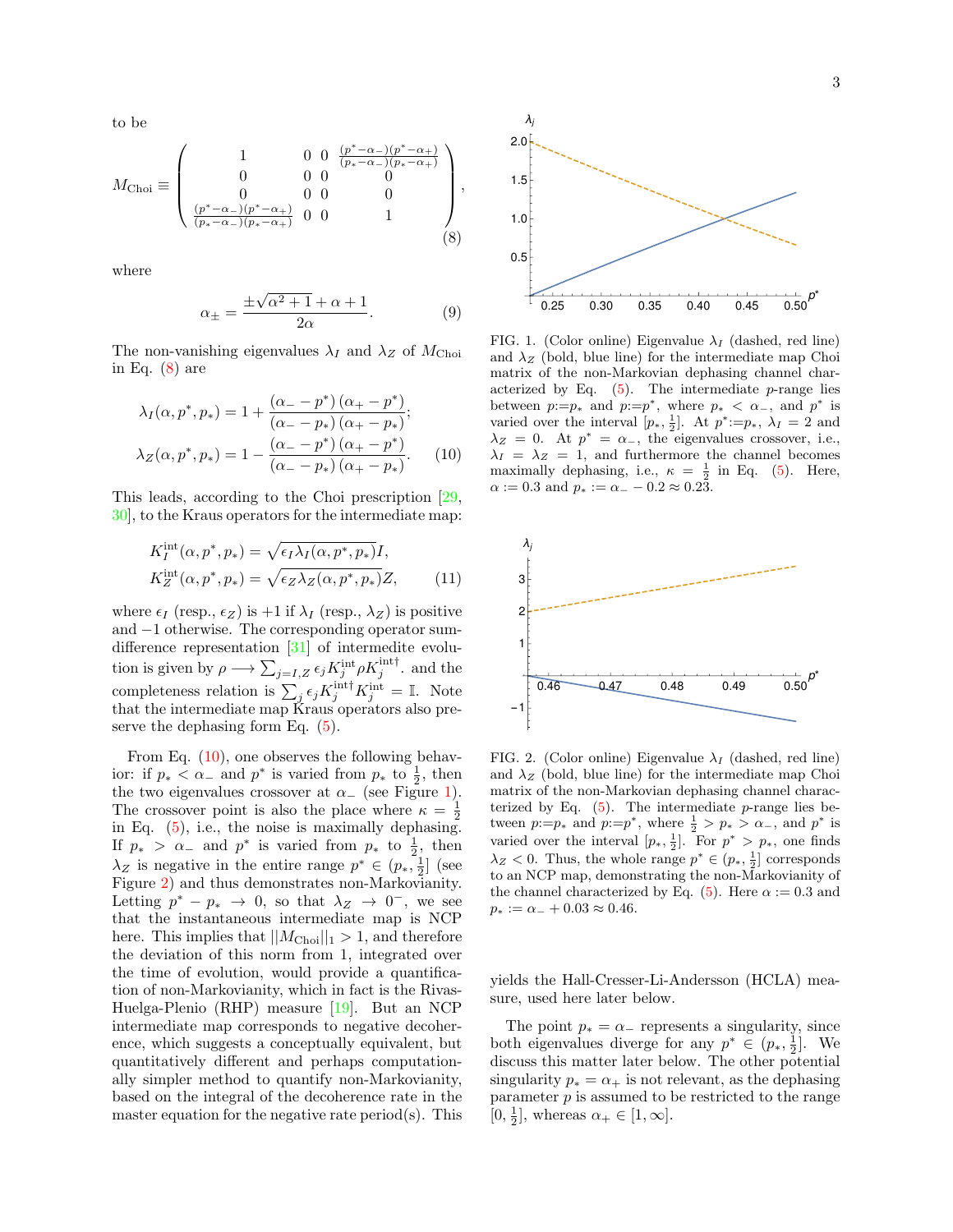

FIG. 3. Plot of the decoherence rate  $\gamma$  as a function of p for  $\alpha = 0.7$ . Note the singularity at  $\alpha = (\approx 0.34)$ , just after which  $\gamma$  becomes negative, indicating that the evolution is non-Markovian.

## III. Negative decoherence rate in the master equation

The Kraus representation Eq. (5) is a solution to the master equation describing dephasing in the canonical form:

$$
\frac{d\rho}{dp} = \gamma(p)(-\rho(p) + Z\rho(p)Z). \tag{12}
$$

We now show that the decoherence rate corresponding to  $\frac{1}{2} \ge p > \alpha_-$  is negative, indicative of non-Markovianity [16]. By direct substitution, and letting  $G \equiv 1 - 2\kappa(p)$ , one finds:

$$
\gamma(p) = -\frac{1}{2G} \frac{dG}{dp} = \frac{\frac{1}{2}(\alpha_+ + \alpha_-) - p}{(p - \alpha_-)(p - \alpha_+)},\tag{13}
$$

from which one sees that the evolution for  $p < \alpha_-$ is Markovian ( $\gamma \geq 0$ ), but becomes non-Markovian  $(\gamma < 0)$  for  $p > \alpha_-\$ . The point  $\alpha_-$  itself represents a singularity (see Figure 3).

Following [16], we want to quantify the amount of non-Markovianity by  $N_{\text{HCLA}} \equiv -\int_{\alpha_{-}}^{1/2} \gamma(p) dp$ , which however, would diverge because of the singularity at  $\alpha$ <sub>−</sub>. One remedy, following an idea proposed in [2], is to replace  $-\gamma(p)$  by its normalized version

$$
\gamma' \equiv \frac{-\gamma}{1-\gamma} = \frac{\alpha - 2\alpha p + 1}{\alpha - 2\alpha p^2 + 2p},\tag{14}
$$

from which we can define a normalized HCLA mea-



FIG. 4. (Color online) Plot of the normalized HCLA coefficient  $N'_{\text{HCLA}}$  (bold, blue line, Eq. (15)) and the BLP coefficient  $N_{BLP}$  (dashed, red line, Eq. (19)), as a function of the non-Markovian parameter  $\alpha$ .

sure:

$$
N'_{\text{HCLA}} \equiv \int_{\alpha_{-}}^{1/2} \gamma'(p) dp
$$
  
= 
$$
\left[ \frac{1}{2} \log \left( \alpha + 2p - 2\alpha p^{2} \right) - \frac{\alpha \tan^{-1} \left( \frac{2\alpha p - 1}{\sqrt{-2\alpha^{2} - 1}} \right)}{\sqrt{-2\alpha^{2} - 1}} \right]_{\alpha_{-}}^{1/2}
$$
(15)

A plot of  $N'_{\text{HCLA}}$  (bold line) is given in Figure 4. The monotonic increase of this measure with  $\alpha$ justifies its being regarded as a non-Markovianity parameter. These results are directly related to the RHP measure,  $N_{\text{RHP}}$ , of non-Markovianity [19], since  $N_{\text{HCLA}} = \frac{d}{2} N_{\text{RHP}}$ , where d is system dimension [16], which here is 2.

#### IV. The singularity isn't pathological

The possible non-invertibility of the time evolution is discussed in [2, 32], in particular, the issue of general consistency conditions on such a map to derive a master equation, and the problem of quantification of non-Markovianity. In the present case, the singularity at  $p = \alpha_{-}$  corresponds to a time where the trajectories of all initial states  $\cos(\frac{\theta}{2}) |0\rangle + e^{i\phi} \sin(\frac{\theta}{2}) |1\rangle$  differing only by the azimuthal angle  $\phi$ , momentarily intersect. This is because the point  $p = \alpha_{-}$  corresponds to maximal dephasing, under which any initial qubit state  $\rho_1 \equiv$  $\int a$  b  $b^*$  1 – a is transformed to  $\rho_2 \equiv \begin{pmatrix} a & 0 \\ 0 & 1 \end{pmatrix}$  $\frac{0}{1} - a$  $\big)$ . In other words, all off-diagonal terms in the computational basis are killed off, making the map momentarily non-invertible. Nevertheless, the singularity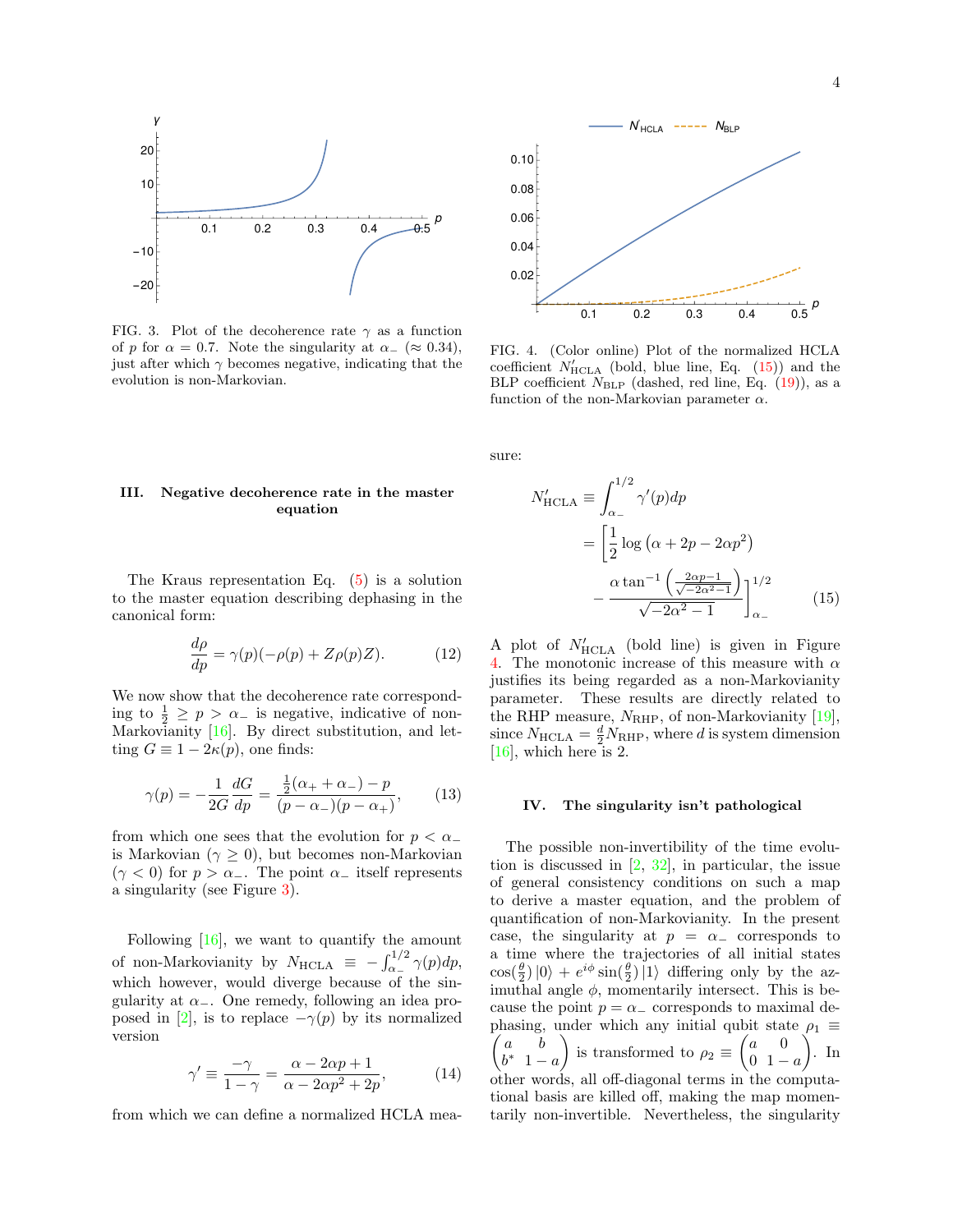isn't pathological, in the sense that the density operator, and consequently the full map, are well defined, and invertibility is subsequently recovered.

At time  $\alpha$ <sub>−</sub>, the intermediate dynamical map Eq. (11) advancing the state by a small time interval  $\epsilon$ , is acting on a density operator of the type  $\rho_2$  and induces the intermediate evolution:

$$
\rho_2 \longrightarrow \frac{(1+Y)}{2} \rho_2 + \frac{(1-Y)}{2} Z \rho_2 Z
$$
  
= 
$$
\frac{(1+Y)}{2} \rho_2 + \frac{(1-Y)}{2} \rho_2 = \rho_2,
$$
 (16)

where  $Y \equiv \frac{(\alpha_{-}-p^{*})(\alpha_{+}-p^{*})}{(\alpha_{-}-p_{*})(\alpha_{+}-p_{*})}$  $\frac{(\alpha_{-}-p)(\alpha_{+}-p)}{(\alpha_{-}-p_{*})(\alpha_{+}-p_{*})}$  is the divergent summand in the expression for  $K_I^{\text{int}}$  in Eq. (11) and we set  $p_*:=\alpha_-\$ . Since the singularity in the intermediate map occurs at the point of maximal dephasing, the infinite term Y has no effect, as it would only multiply with off-diagonal terms in the density operator, which vanish.

Similarly, in the master equation  $(12)$  for the rate  $\frac{d\rho}{dp}$ , we note that the divergence of  $\gamma(p)$  at the singularity is rendered harmless by virtue of the fact that the term  $\rho(\alpha_-) - Z \rho(\alpha_-) Z$ , which it multiplies, vanishes for the above reason.

## V. Quantifying non-Markovianity via trace distance

There are a host of measures to witness or quantify non-Markovianity, such as trace distance, fidelity, quantum relative entropy, quantum Fisher information, capacitance measures; as well as correlation measures such as mutual information, entanglement, and discord, all of which are non-increasing under CP-divisible maps, and can thus be used to witness non-Markovianity [19].

Here, we consider evolution of the trace distance (TD) [33], applied to the pair of initial states:  $|\psi_0\rangle = \cos(\theta/2)|0\rangle + e^{i\phi}\sin(\theta/2)|1\rangle$  and  $|\psi_1\rangle =$  $-\sin(\theta/2)|0\rangle + e^{i\phi}\cos(\theta/2)|1\rangle$ . For this pair:

$$
TD(\theta, \phi, \alpha, p) \equiv \frac{1}{2} \text{tr} \sqrt{(\rho_0 - \rho_1)^2}
$$

$$
= \left[ 1 - 4\alpha^2 (1 - p) p(\alpha_+ + \alpha_- - p) \times (2\alpha_+ \alpha_- - p) \sin^2(\theta) \right]^{1/2}, \qquad (17)
$$

where  $\rho_j = \mathcal{E}(|\psi_j\rangle \langle \psi_j|)$ , and  $\mathcal E$  represents the time evolution under our non-Markovian dephasing. The expression is independent of  $\phi$ , reflecting the azimuthal symmetry of the dephasing action [34, 35]. For  $\theta$  where  $0 < \theta < 2\pi$ , it may be seen that TD



FIG. 5. Log plot of trace distance TD between  $\rho_0 \equiv$  $\mathcal{E}(|\psi_0\rangle \langle \psi_0|)$  and  $\rho_1 \equiv \mathcal{E}(|\psi_1\rangle \langle \psi_1|)$  as a function of p with  $\theta:=\frac{\pi}{2}$ , under the considered non-Markovian dephasing noise. The bold (blue) curve represents Markovian dephasing, and shows no recurrence. The dashed (red,  $\alpha = 0.5$ ) and dot-dashed (green,  $\alpha = 0.9$ ) show enhanced distinguishability beyond their respective crossover point  $\alpha$ <sub>−</sub>, indicative of non-Markovianity. Note that larger  $\alpha$  shows a larger enhancement region, suggesting larger non-Markovianity in the sense of BLP [33].

attains a minimum of  $cos(\theta)$  at  $\alpha$ <sub>-</sub>. The subsequent  $(p > \alpha_+)$  rise in TD signals non-Markovianity.

This pattern is manifest in the case of  $\theta = \frac{\pi}{2}$ , for which Eq.  $(17)$  reduces to the particularly simple form

$$
TD_{\pi/2}(p) = 2\alpha (p - \alpha_{-}) (p - \alpha_{+}). \qquad (18)
$$

This is depicted in Figure 5 for various non-Markovian parameters  $\alpha$ . We note in this Figure that the recurrence region  $(\alpha_-, \frac{1}{2}]$  is larger for larger  $\alpha$ , suggestive of greater non-Markovianity for larger α.

The BLP measure of non-Markovianity, denoted  $N_{\rm BLP}$ , is given by:

$$
N_{\rm BLP} = \max_{(\psi_0, \psi_1)} \int_{\alpha_-}^{1/2} \frac{d \text{TD}}{dp} dp
$$
  
= 
$$
\max_{\theta} \left[ \sqrt{1 + (-1 + \frac{\alpha^2}{4}) \sin^2(\theta)} - \cos(\theta) \right]
$$
  
= 
$$
\frac{\alpha}{2}.
$$
 (19)

The result is depicted as the dashed (red) line in Figure 4, and shows that there is a general agreement with the quantification of non-Markovianity according to the normalized HCLA measure  $N'_{\text{HCLA}}$ .

Here, following  $[33]$ , we have assumed that the pair of states parametrized by  $(\theta, \phi)$ , is orthogonal. This is appropriate, to enhance the contrast that demonstrates non-Markovianity. Specifically, note that the TD in Figure 5 varies in the range between 1 (initial) and 0 (maximal dephasing). If, on the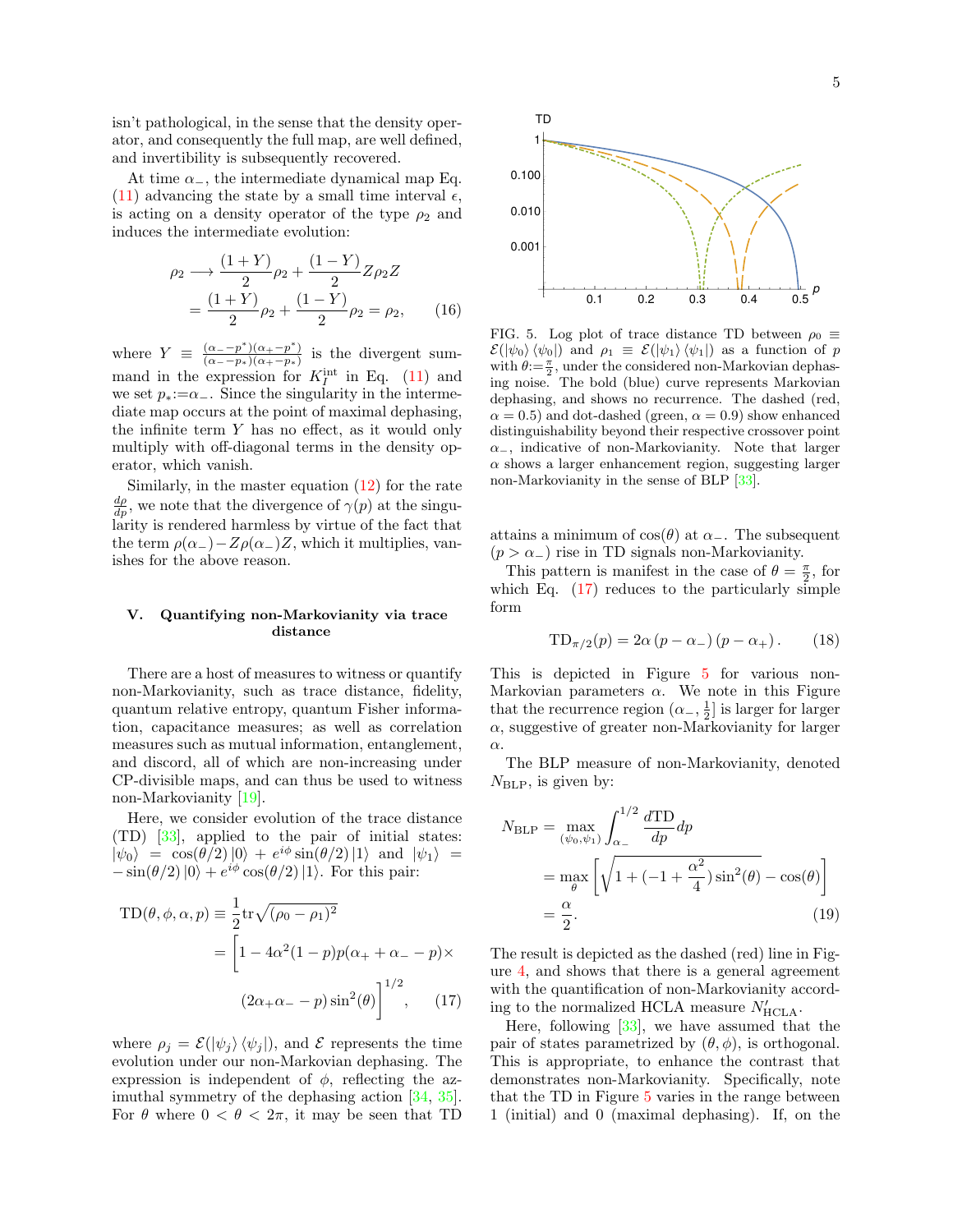other hand, the two initial stats were (say)  $|0\rangle$  and √ 1  $\overline{z}(0) + |1\rangle$ , then TD varies in the smaller range between  $\frac{1}{\sqrt{2}}$  $\frac{1}{2}$  (initial) and  $\frac{1}{2}$  (maximal dephasing).

## VI. Non-Markovian Depolarizing

The depolarizing channel of a qubit transforms state  $\rho$  to a mixture of itself and the maximally mixed state. The non-Markovian version of the depolarizing channel can also be found in a manner analogous to the dephasing channel, which is now discussed briefly.

A Kraus representation for the depolarizing channel would be  $\rho \rightarrow \sum_j K_j \rho K_j^{\dagger}$ , where  $K_I =$  $\sqrt{1-p}I$ ,  $K_X = \sqrt{\frac{p}{3}}X$ ,  $K_Y = \sqrt{\frac{p}{3}}Y$  and  $K_Z =$  $\sqrt{\frac{p}{3}}Z$ . A potential non-Markovian extension for them would be

$$
K_I = \sqrt{(1 + \Lambda_1)(1 - p)} \quad K_X = \sqrt{(1 + \Lambda_2)\frac{p}{3}}X
$$

$$
K_Y = \sqrt{(1 + \Lambda_2)\frac{p}{3}}Y; \quad K_Z = \sqrt{(1 + \Lambda_2)\frac{p}{3}}Z \quad (20)
$$

where  $\Lambda_k$   $(k \in \{1,2\})$  is a real function, and p is a timelike parameter that rises monotonically from 0 to  $\frac{1}{2}$ . The variables  $\Lambda_j$  satisfy the following condition,

$$
(1-p)\Lambda_1 + p\Lambda_2 = 0 \tag{21}
$$

as a consequence of the completeness requirement.

In agreement with Eq.  $(21)$ , we make the following choices:  $\Lambda_1 = -3\alpha p$  and  $\Lambda_2 = 3\alpha(1-p)$ , where  $\alpha$ is real. Then, the non-Markovian Kraus operators take the form

$$
K_{I}(p) = \sqrt{[1 - 3\alpha p](1 - p)} I
$$
  
\n
$$
K_{X}(p) = \sqrt{[1 + 3\alpha(1 - p)]\frac{p}{3}} X,
$$
  
\n
$$
K_{Y}(p) = \sqrt{[1 + 3\alpha(1 - p)]\frac{p}{3}} Y,
$$
  
\n
$$
K_{Z}(p) = \sqrt{[1 + 3\alpha(1 - p)]\frac{p}{3}} Z,
$$
\n(22)

As before, parameter  $\alpha$  may be seen to represent the non-Markovian behavior of the channel, such that setting  $\alpha := 0$  reduces the Kraus operators in Eq. (22) to those in the conventional Markovian depolarization channel.

## VII. Conclusions and discussion

We introduced a method to construct non-Markovian variants of completely positive (CP) dynamical maps, particularly, qubit Pauli channels, with non-Markovianity defined by departure from CP-divisibility. Specifically, a one-parameter non-Markovian dephasing channel was studied in detail, which is characterized by a singularity in the canonical decoherence rate  $\gamma$ , which occurs at the crossover point  $\alpha_-\$  associated with the eigenvalues of the intermediate map, and where phase noise is maximal. The decoherence rate  $\gamma$  is negative for  $p \in (\alpha_-, \frac{1}{2}],$ indicating non-Markovianity. Intuitively, this can be understood as due to  $\kappa$  in Eq. (1) exceeding  $\frac{1}{2}$ , thereby enhancing distinguishability.

More precisely, substituting the form Eq.  $(1)$  into Eq.  $(12)$ , one finds that:

$$
\gamma = \frac{d\kappa/dp}{1 - 2\kappa},\tag{23}
$$

which relates the "channel mixing rate"  $\frac{d\kappa}{dp}$  to the decoherence rate  $\gamma$ . From Eq. (23), it follows that

$$
\gamma < 0 \text{ iff } \begin{cases} \frac{d\kappa}{dp} < 0, \quad \text{in case of } \kappa < \frac{1}{2} \\ \frac{d\kappa}{dp} > 0, \quad \text{in case of } \kappa > \frac{1}{2}, \end{cases} \tag{24}
$$

with  $\kappa = \frac{1}{2}$  representing a singularity. In the form of noise we consider, the second case in Eq. (24) explains the origin of non-Markovianity. The reason is that the derivative of the "channel mixing parameter"  $\kappa$  is always positive, i.e.,  $\frac{d\kappa}{dp} > 0$ . Thus,  $\kappa(p)$ must exceed  $\frac{1}{2}$  for non-Markovianity to occur. In view of Eq.  $(23)$ , this entails that a singularity must be encountered when  $\kappa = \frac{1}{2}$ , which happens in our case at  $p = \alpha_-.$ 

This is illustrated by the dashed (red) plot in Figure 6, which represents our non-Markovian dephasing with  $\alpha = 0.7$ , for which  $\frac{d\kappa}{dp} > 0$  throughout the range  $[0, \frac{1}{2}]$ . The point  $\alpha$ <sub>-</sub>, where this intercepts the horizontal line of  $\kappa = \frac{1}{2}$ , is the singularity. Non-Markovianity comes from the positive mixing rate  $\left(\frac{d\kappa}{dp} > 0\right)$  region  $p > \alpha_{-}$ .

On the other hand, non-Markovian dephasing noise where  $\kappa$  remains within  $[0, \frac{1}{2}]$  as p increases monotonically from 0 to  $\frac{1}{2}$ , corresponds to the first case in Eq. (24). Here, the channel mixing parameter can't monotonically rise, i.e., there must be regions where  $\frac{d\kappa}{dp} < 0$ . As a simple instance, consider:

$$
\kappa(p) = p \frac{(1 + \eta \sin(\omega p)(1 - 2p))}{(1 + \eta(1 - 2p))},
$$
\n(25)

with  $0 \leq p \leq \frac{1}{2}$ , where  $\eta$  and  $\omega$  are positive con-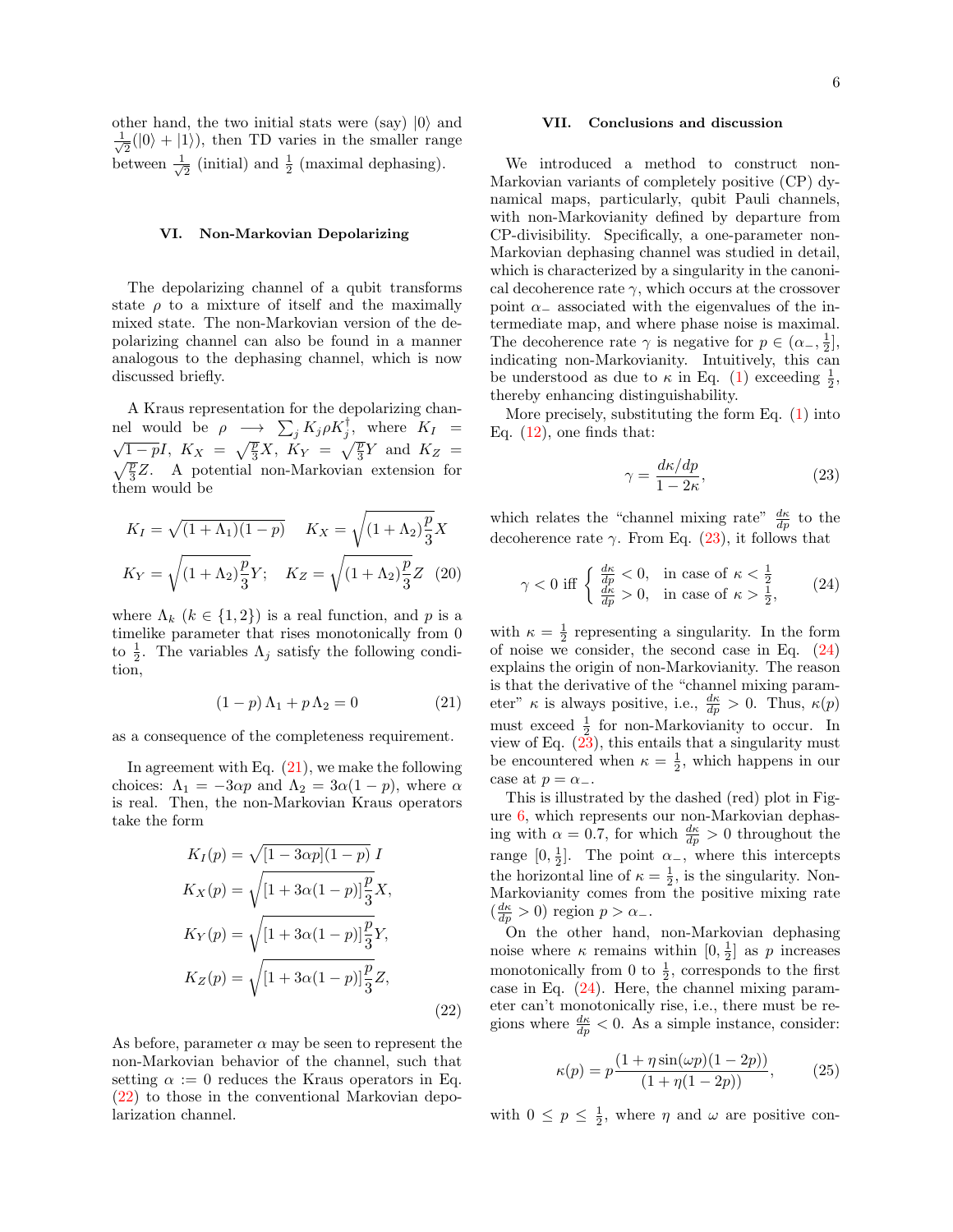stants characterizing the strength and frequency of the channel. Such a noisy channel encounters no sin-



FIG. 6. Plot of  $\kappa(p)$  in Eq. (25) as a function of p, with  $\eta = \frac{1}{2}$  and  $\omega = 50$  (bold, blue line). This dephasing channel corresponds to the first case of Eq. (24) and non-Markovianity arises from regions of negative slope in the plot. The dashed (red) line corresponds to the non-Markovian dephasing Eq. (5) with  $\alpha = 0.7$ . The mixing rate  $d\kappa/dp$  is never negative, and non-Markovianity pertains to the first case in Eq. (24).

gularity, and the non-Markovian contributions come from the regions of negative mixing rate  $\frac{d\kappa}{dp}$ , which arises because of the sine function. A plot of  $\kappa(p)$  for  $\eta = \frac{1}{2}$  and  $\omega = 50$  is the bold (blue) plot in Figure 6.

We discussed two methods of quantifying the non-

- [1] In´es de Vega and Daniel Alonso, "Dynamics of non-markovian open quantum systems," Rev. Mod. Phys. 89, 015001 (2017).
- [2] Angel Rivas, Susana F Huelga, and Martin B Plenio, "Quantum non-markovianity: characterization, quantification and detection," Rep. Prog. Phys 77, 094001 (2014).
- [3] Li Li, Michael J. W. Hall, and Howard M. Wiseman, "Concepts of quantum non-markovianity: a hierarchy," ArXiv:1712.08879.
- [4] Bassano Vacchini, Andrea Smirne, Elsi-Mari Laine, Jyrki Piilo, and Heinz-Peter Breuer, "Markovianity and non-markovianity in quantum and classical systems," New Journal of Physics 13, 093004 (2011).
- [5] Bassano Vacchini, "A classical appraisal of quantum definitions of non-markovian dynamics," Journal of Physics B: Atomic, Molecular and Optical Physics 45, 154007 (2012).
- [6] Heinz-Peter Breuer, Elsi-Mari Laine, Jyrki Piilo, and Bassano Vacchini, "Colloquium: Nonmarkovian dynamics in open quantum systems," Rev. Mod. Phys. 88, 021002 (2016).
- [7] Samyadeb Bhattacharya, Bihalan Bhattacharya, and AS Majumdar, "Resource theory of non-

Markovianity, one based on CP-divisibility and another on distinguishability. The former is derived from the HCLA measure  $[16]$ , based on negative decoherence rates in the canonical master equation. This doesn't require optimization but is marked by a singularity, which we have handled by using a suitable normalization. The other measure is the BLP measure [33], which requires optimization but is unaffected by the singularity.

Our method to construct a non-Markovian variant of the dephasing channel can be straightforwardly extended to other Pauli channels, e.g., bit flip or depolarizing channels. Details such as the levelcrossing feature of the eigenvalues of the Choi matrix of intermediate map and the occurence of singularities, may vary from case to case, presenting new insights.

## Acknowledgments

We are thankful to Michael Hall and Howard Wiseman for fruitful discussions, that helped improve this manuscript. SB acknowledges support by the project number 03(1369)/16/EMR-II funded by Council of Scientific and Industrial Research, New Delhi, India. US and RS thank DST-SERB, Govt. of India, for financial support provided through the project EMR/2016/004019.

markovianity: A thermodynamic perspective," arXiv preprint arXiv:1803.06881 (2018).

- [8] Hermann Grabert, Peter Schramm, and Gert-Ludwig Ingold, "Quantum brownian motion: the functional integral approach," Phys. Rep 168, 115– 207 (1988).
- [9] Subhashish Banerjee and R Ghosh, "Quantum theory of a stern-gerlach system in contact with a linearly dissipative environment," Phys. Rev. A 62, 042105 (2000).
- [10] Subhashish Banerjee and R Ghosh, "General quantum brownian motion with initially correlated and nonlinearly coupled environment," Phys. Rev. E 67, 056120 (2003).
- [11] Heinz-Peter Breuer and Francesco Petruccione, The theory of open quantum systems (Oxford University Press, 2002).
- [12] Subhashish Banerjee, N Pradeep Kumar, R Srikanth, Vinayak Jagadish, and Francesco Petruccione, "Non-markovian dynamics of discrete-time quantum walks," arXiv preprint arXiv:1703.08004 (2017).
- [13] Pradeep Kumar, Subhashish Banerjee, R. Srikanth, Vinayak Jagadish, and Francesco Petruccione,